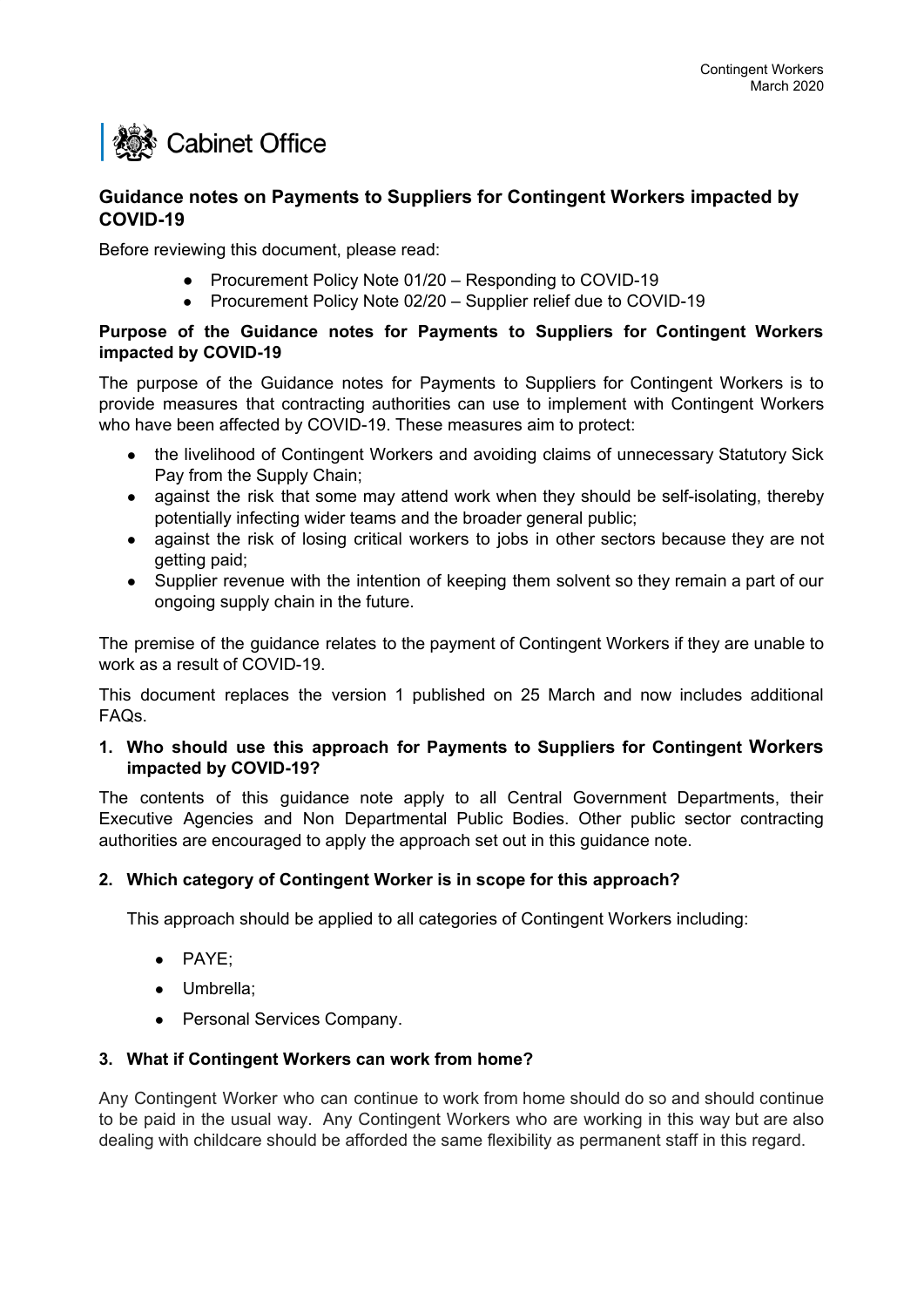#### **4. What are the measures for Payment to Contingent Workers impacted by COVID-19?**

If Contingent Workers are unable to work due to COVID-19, for example, due to sickness, self-isolation, or the temporary closure of offices, they should be paid at 80% of their pay rate up to a maximum of £2,500 per month. This should be backdated to 1 March 2020 if necessary, and will be available initially for at least 3 months.

If Contingent Workers are unable to work due to childcare responsibilities now that schools have closed, they should continue to be paid on the same basis as above (80% up to a maximum of £2,500 per month), for up to 7 working days whilst they make alternative arrangements.

#### **5. What is the criteria for Payment to Contingent Workers impacted by COVID-19?**

The guidance on payment of 80% up to a maximum of £2,500 applies only to Contingent Workers who **cannot** work due to COVID-19, for example, due to sickness, self-isolation, or the temporary closure of offices or other workplaces. Some measures have also been outlined for Contingent Workers who have childcare responsibilities that are impacted by COVID-19.

The £2,500 per month cap relates to gross pay, excluding statutory costs such as NI, holiday pay, apprenticeship levy and pension, and supplier margin. These costs should continue to be applied where applicable as normal in addition to gross pay rate to the Contingent Worker.

#### **6. What rate of pay should be used in the case of PAYE Contingent Workers who have not reached their AWR qualifying period for the entitlement to pay parity with a permanent equivalent?**

The rate of pay should be 80% (to a cap of £2500 per month) of the rate they were paid before their absence. In accordance with AWR Regulations, the count towards the qualifying period stops for any full week of absence.

#### **7. How do I calculate who exceeds the £2,500 cap?**

Any Contingent Worker whose gross pay (exclusive of statutory costs or supplier margin) normally exceeds £3,125 per month will be subject to the cap  $(E3,125 \times 80\%) = E2,500$ ). In this case, the work will only get paid a maximum of £2,500.

All calculations to determine whether a Contingent Worker's earnings hit the threshold of £2,500 per month should be based on the number of hours or days they're engaged to work to a maximum of 20 available working days in the month. For hourly paid workers the same principle should apply, by calculating the average daily pay and multiplying this by 20.

Calculations for contingent workers who work part time (for example, 3 days a week) should use the same maximum of 20 working days in the month. In this example the working days over a month would be 12 days.

#### **8. How will payments be administered for Contingent Workers whose usual pay does not hit the £2500 / month cap?**

Suppliers will be required to conduct a calculation that allows them to identify and pay the 80% figure. The simplest way to achieve this is for workers to submit a timesheet in the normal manner where possible, but for any period of COVID-19 related absence, timesheet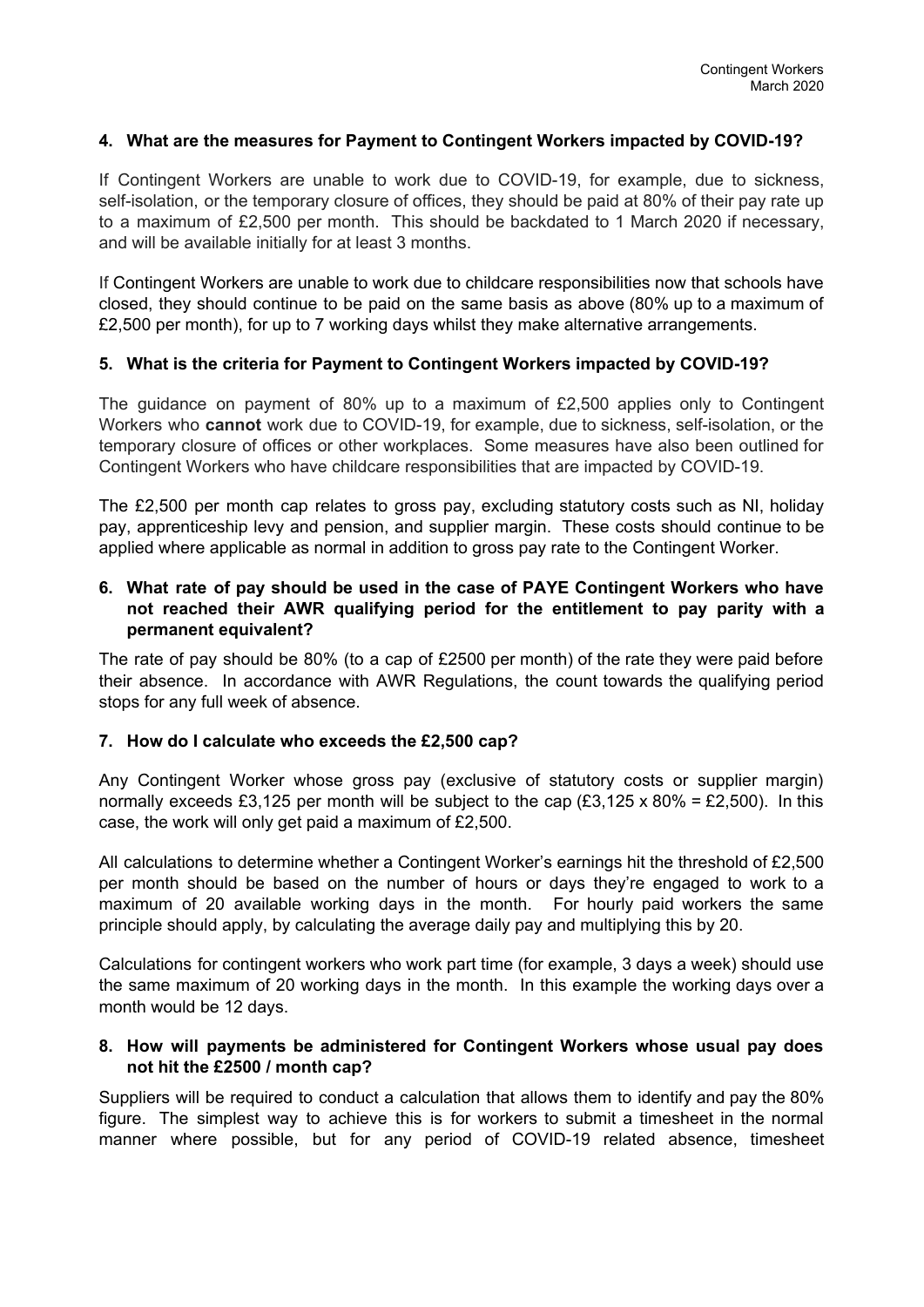submissions should be for 80% of the normal working hours. This may not be relevant in Wider Public Sector Education and Health organisations.

In the event that the calculation produces a total that cannot be accommodated by the time sheet system then workers should submit a timesheet rounded up to the nearest applicable number of hours / days or part hours / days allowable in the time sheet system.

Suppliers should provide ongoing reporting concerning any payments made to cover COVID-19 absence including tracking any payments that breach the 80% of pay to a maximum of £2,500 per month made as a result of timesheet rounding. Suppliers should work with Contracting Authorities to allow for subsequent balancing reductions in charges and pay to account for any small overpayments made.

#### **Hourly pay example:**

- If a Contingent Workers usual hours are 37.5 per week that is equivalent to 7.5 hours per day. Therefore, a timesheet should be submitted for six hours per day for the absent days due to COVID-19 (7.5 hours  $x$  80% = 6 hours).
- If working part-time, the hours should be amended accordingly. For example, if the normal hours worked each day are five hours per day, a timesheet should be submitted for four hours if absent due to COVID-19 (5 hours  $x$  80% = 4 hours).
- In the event that a Contingent Worker usually works different hours on different days this can be accommodated in the simplest manner possible for the case in question such that the total hours submitted for the week are an accurate reflection of 80% of the normal hours submitted in a normal working week.

#### **Daily pay example:**

- If usual days are 5 per week, 80% is equivalent to 4 days per week. Therefore, a timesheet should be submitted for 4 days for the absent days due to COVID-19 (5 days  $x 80\% = 4$  days).
- If working part time and the usual days are 3 days per week, that is equivalent to 2.4 days per week (3 days  $x$  80% = 2.4 days rounded up to 2.5). Therefore, a timesheet should be submitted for 2.5 days for the absent days due to COVID-19

All suppliers operating under any framework supplying into Central Government are requested to apply the same methodology if possible. If this is not possible then an alternative method of calculation must be agreed.

#### **9. How will payments be administered for Contingent Workers whose usual pay exceeds the £2500 / month cap?**

Contingent Workers who are unable to work due to reasons of COVID 19 whose monthly pay means that they would exceed the cap will be required to submit a timesheet. However, their daily maximum earnings will be subject to a cap of £125 per day to a maximum of 20 days in the calendar month, giving a total gross pay of £2,500.

For example, Contingent Workers administered under the Public Sector Resourcing Framework (RM3749) will have a separate work order created with the amended day rate of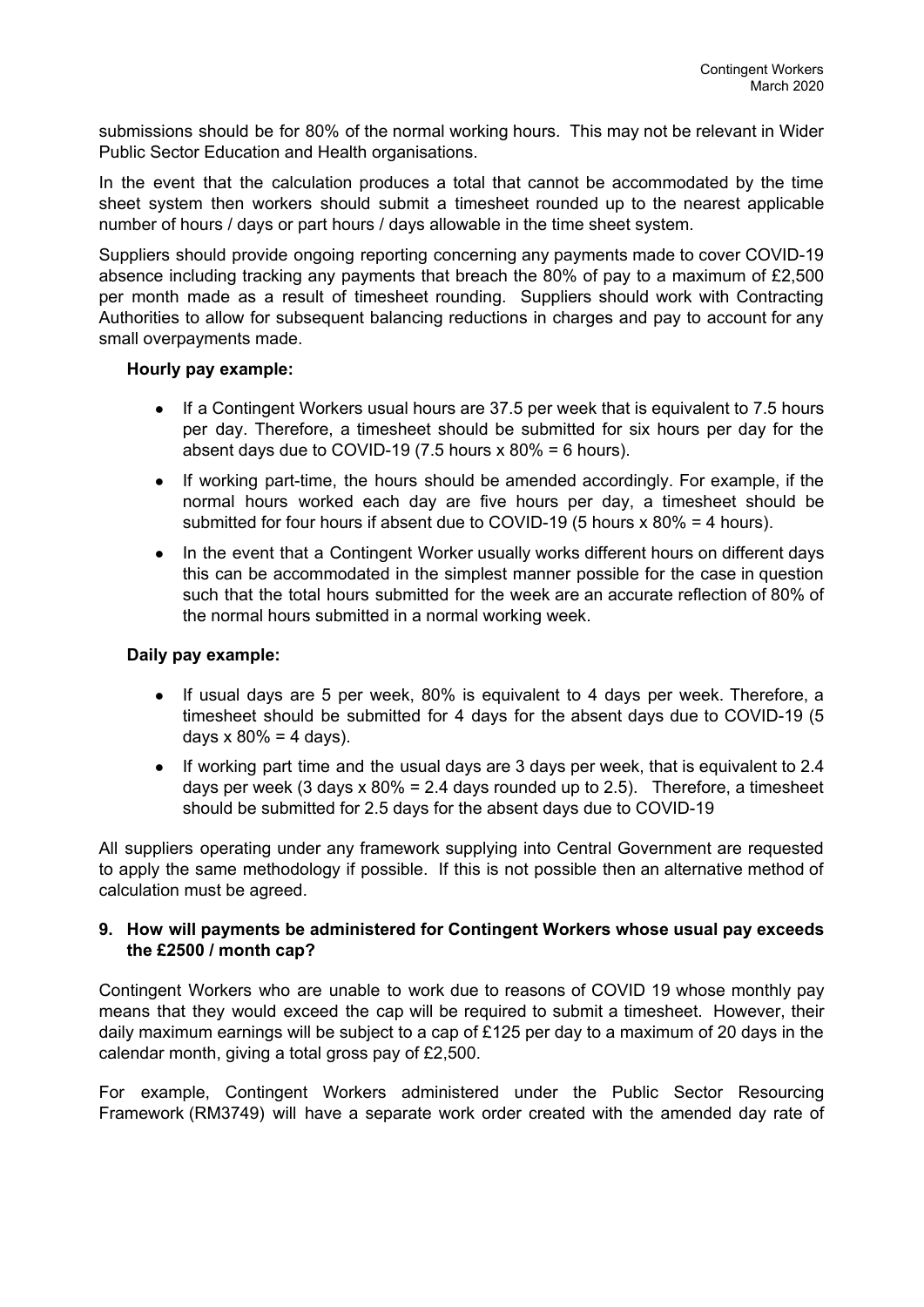£125 per day and Contingent Workers should submit a timesheet for any period of COVID-19 absence using this rate.

In the event that a Contingent Worker who exceeds the cap based on their normal working patterns where those patterns are part time (such as 3 days a week) they should input a time sheet for every weekday (Monday to Friday) over the period they are unable to work as a result of COVID-19 at £125 per day.

For example, in the case of a Contingent Worker who normally earns £300 a day but works only 3 days a week, their normal working pattern would mean they would ordinarily work 12 days in a calendar month based on the maximum 20 available days calculation outlined in question 6. This would take their total gross pay to £3,600. If they are unable to work as a result of COVID-19 for 2 weeks they should input a timesheet for 5 days each week they are off at the rate of £125 per day. This results in reaching the £2500 per month cap.

Using the same example, if the Contingent Worker were unable to work for a period of less than a week (for example due to office closure for 3 days for deep cleaning), they should input a timesheet for each day they are unable to work (3 days) at £125 per day regardless of the fact that they would usually not work on some of those days.

All suppliers operating under any framework supplying into Central Government are requested to apply the same methodology if possible. If this is not possible then an alternative method of calculation must be agreed.

#### **10. How does a Contingent Worker alert their Supplier and end-hirer that they are unable to work due to COVID-19?**

The worker should always contact their Supplier in the first instance. They should state the situation highlighting how their inability to work is related to COVID-19. The Supplier should then speak with the manager to whom the worker reports, to determine if provision can be made to work from home. If they can work from home, such arrangements should be made by the manager and payment to the worker will continue as normal. If they cannot work from home, the Supplier will make the relevant adjustments to pay and fees.

Suppliers will be required to maintain an open book which may be subject to audit.

#### **11. What if a Contingent Worker is unable to complete their timesheet?**

Contingent Workers should get in touch with their usual contact for payment queries, timesheet access and to report any COVID-19 related absence. All suppliers must make provisions to ensure that payment can continue to be made if Contingent Workers are unable to complete timesheets. Supplier should also make provision to proactively pick up timesheets that have not been submitted by Contingent Workers.

#### **12. What if the manager is unable to approve timesheets?**

Suppliers should apply their existing processes in the event that the manager is unable to approve a timesheet to ensure that workers still get paid.

#### **13. What if Contingent Workers have already been paid Statutory Sick Pay?**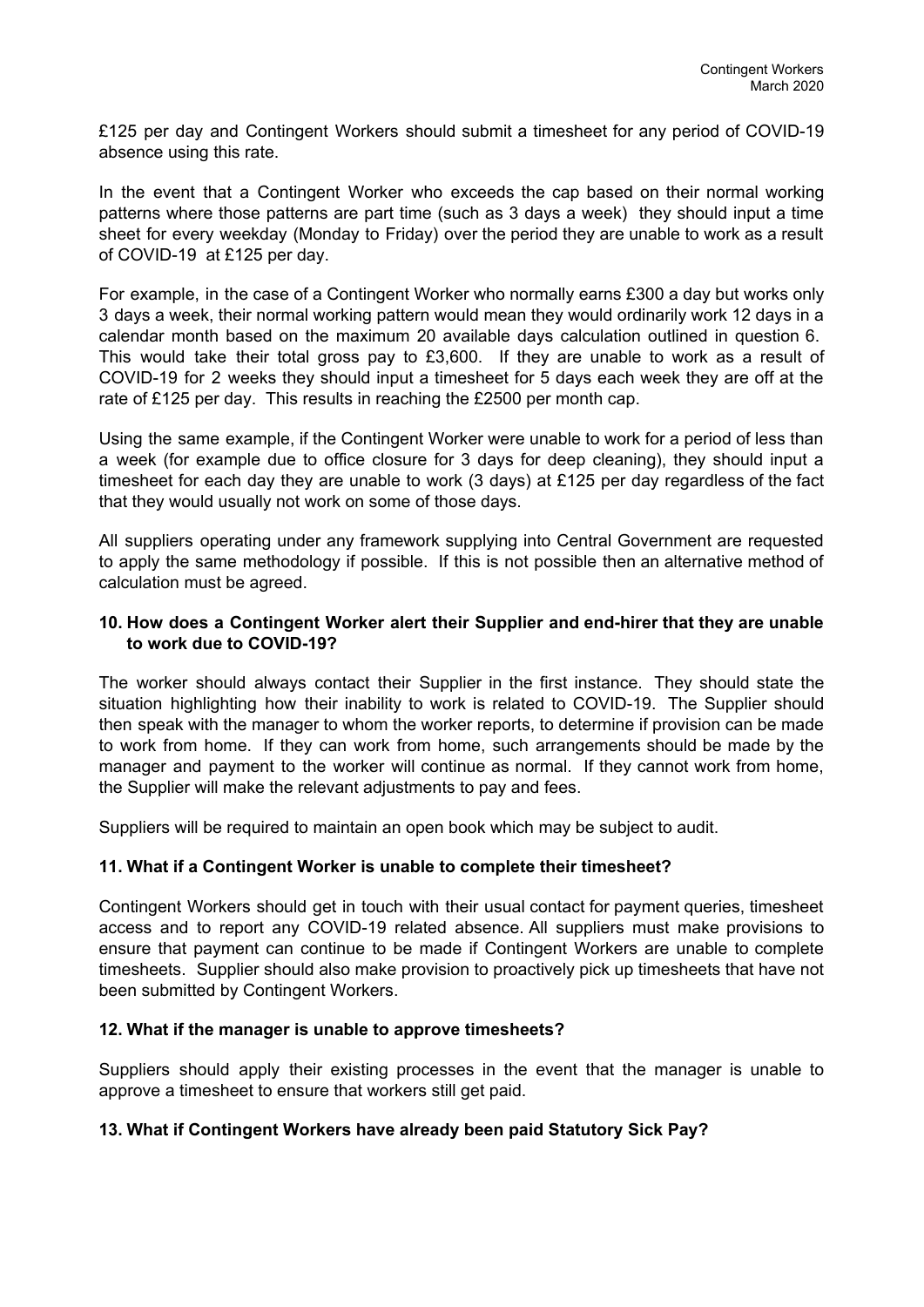If Contingent Workers have already claimed Statutory Sick Pay (SSP) due to COVID-19, Suppliers should instruct them to follow the measures outlined in this document (or such alternative measures that have been made) and make these payments less the value of SSP claimed, in order to bring the total payment to 80% of gross pay up to a maximum of £2,500 per month.

#### **14. Will this apply to all Contingent Workers regardless of their tenure?**

This approach applies to all Contingent Workers, whilst they are being supplied under their current assignment, no matter how long they have been in post. The only exception to this would be where Contingent Workers are being let go as a natural end to their assignment (i.e. contract was due to finish and not be extended regardless of COVID 19).

#### **15. What if a Contingent Worker's assignment is coming to an end and there is no intention to extend them?**

Contingent Workers would be entitled to this benefit, but only up to the point at which their assignment is due to expire. There is no obligation to extend them if the intention was that their assignment would naturally end.

## **16. What does this mean for Suppliers and their fees?**

All statutory and Supplier margin payments will be payable. For suppliers paying and charging hourly rates, their fees will automatically adjust to 80% based on lower number or hours approved. Suppliers who charge a margin should simply apply their margin to the pay made to the Contingent Worker.

In the case of Suppliers with a fixed fee for Contingent Workers being paid up to the threshold of £125 / day, this should be reduced to be 80% of the total usual fee.

#### **17. Can Suppliers or Contingent Workers claim this back under the Job Retention Scheme as set out by the Chancellor on 20 March or the Self-Employed Income Support Scheme as set out by the Chancellor on the 26th March?**

No. This guidance is designed to provide the same levels of support to Contingent Workers and also to support the supply chain through this period. Suppliers should make the arrangements for payment to the Contingent Workers in scope that meet the criteria at 80% of pay to a maximum of £2500 per month in the same way that they usually would. They would then invoice this to the customer as they do today, this **must not** be additionally claimed back through the schemes set out by the Chancellor.

As detailed above, all Suppliers must keep a record of all payments made to Contingent Workers on the basis described in this guidance and this must be conducted on an open book basis and may be subject to audit.

#### **18. How do these measures get put in place when they need to be called upon?**

Crown Commercial Service is working with all relevant CCS and NHS Workforce Alliance Framework suppliers and Industry Bodies. If you have relationships with suppliers outside of these frameworks please ensure you have the appropriate discussions with them and make them aware of the requirements.